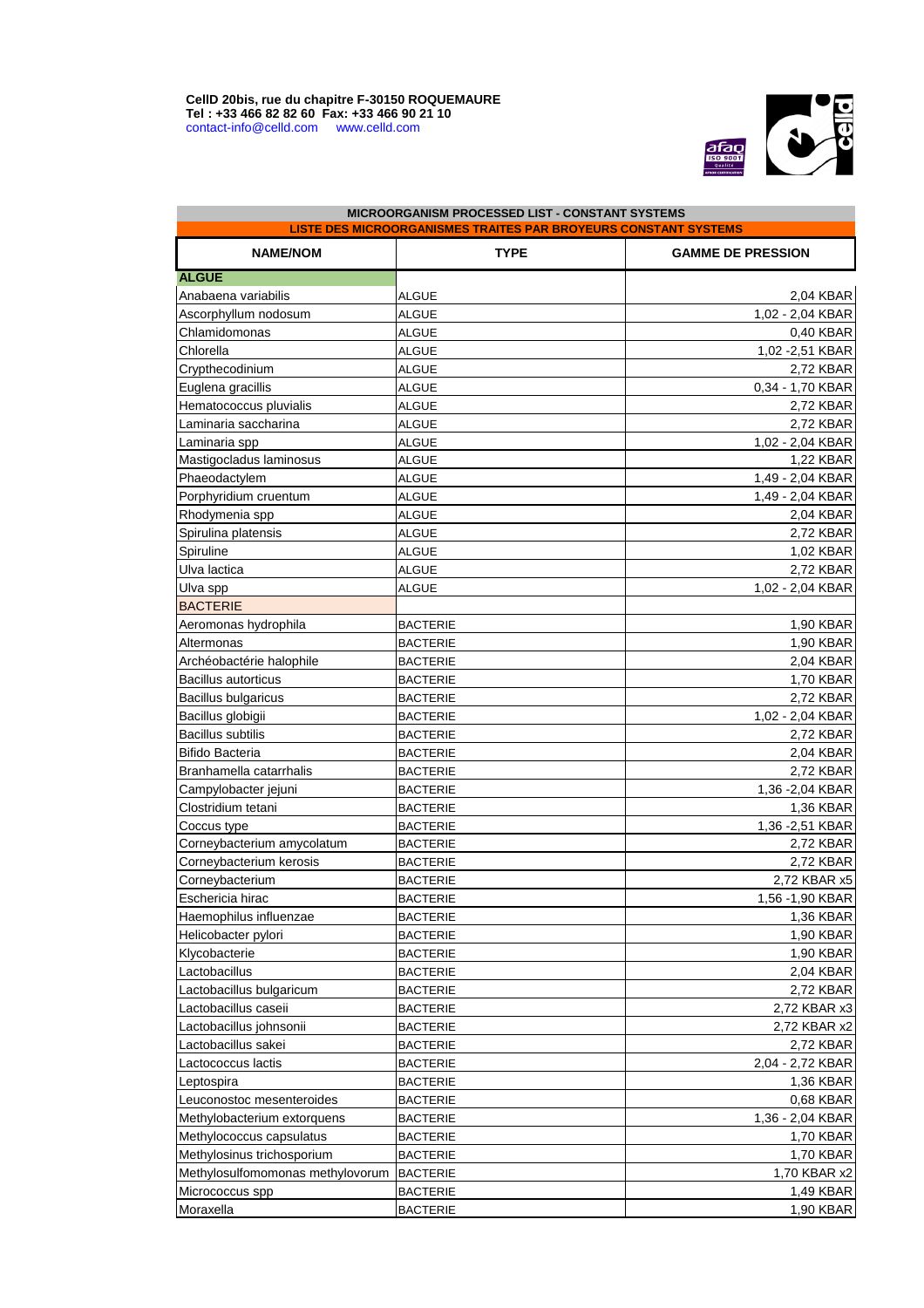| Mycobacteria smegmatis           | <b>BACTERIE</b>          | 2,04 - 2,72 KBAR |
|----------------------------------|--------------------------|------------------|
| Mycobacterium                    | <b>BACTERIE</b>          | 1,90 - 2,38 KBAR |
| Mycobacterium fallax             | <b>BACTERIE</b>          | 2,72 KBAR x2     |
| Mycobacterium tuberculosis       | <b>BACTERIE</b>          | 1,02 - 2,72 KBAR |
| Nocardia corallina               | <b>BACTERIE</b>          | 1,36 - 1,90 KBAR |
| Ochrabactrium enthropi           | <b>BACTERIE</b>          | 1,90 KBAR        |
| Pasteurella                      | <b>BACTERIE</b>          | 1,36 KBAR        |
| Propionibacterium freudenreichii | <b>BACTERIE</b>          | 2,72 KBAR        |
| Pseudomonas aeruginasa           | <b>BACTERIE</b>          | 1,90 KBAR        |
| Pseudomonas immobilis            | <b>BACTERIE</b>          | 1,90 KBAR        |
| Pseudomonas putida               | <b>BACTERIE</b>          | <b>1,56 KBAR</b> |
| Rhodobacter capsulatus           | <b>BACTERIE</b>          | 2,72 KBAR        |
| Rhodococcus erythropolis         | <b>BACTERIE</b>          | 2,04 KBAR        |
| Rhodococcus rhodochrous          | <b>BACTERIE</b>          | 0,68 - 2,04 KBAR |
| Rhodopseudomanas acidophola      | <b>BACTERIE</b>          | 1,36 - 2,04 KBAR |
| Serratia                         | <b>BACTERIE</b>          | 1,90 KBAR        |
| Staphylococcus                   | <b>BACTERIE</b>          | 2,04 - 2,72 KBAR |
| Staphylococcus aureus            | <b>BACTERIE</b>          | 1,36 - 2,72 KBAR |
| Streptococcus bovis              | <b>BACTERIE</b>          |                  |
|                                  |                          | 1,36 KBAR        |
| Streptococcus pneumonia          | <b>BACTERIE</b>          | 1,36 KBAR        |
| Streptococcus thermophilus       | <b>BACTERIE</b>          | 2,72 KBAR        |
| Streptomyces fradiae             | <b>BACTERIE</b>          | 0,68 - 1,70 KBAR |
| Streptomyces griseus             | <b>BACTERIE</b>          | 2,04 KBAR        |
| Treponema pallidum               | <b>BACTERIE</b>          | 0,68 - 1,36 KBAR |
| Vibrio halobacter                | <b>BACTERIE</b>          | 1,90 KBAR        |
| Vibrio spp                       | <b>BACTERIE</b>          | 1,02 - 2,72 KBAR |
| Spores                           | <b>BACTERIE</b>          | 1,70 KBAR        |
| <b>CELLULES ANIMALES</b>         |                          |                  |
| Sperme (oiseau)                  | <b>CELLULES ANIMALES</b> | 0,68 - 2,72 KBAR |
| Cellules amniotiques             | <b>CELLULES ANIMALES</b> | 1,22 - 1,36 KBAR |
| Foie de cheval                   | <b>CELLULES ANIMALES</b> | 0.34-10KPSI      |
| Foie de veau                     | <b>CELLULES ANIMALES</b> | 1,02 KBAR        |
| Kératinocyte (peau humaine)      | <b>CELLULES ANIMALES</b> | 0,68 KBAR        |
| Mitochondrie cœur de bœuf        | CELLULES ANIMALES        | 2,04 KBAR        |
| Noyau lymphatique de veau        | <b>CELLULES ANIMALES</b> | 0,4 KBAR         |
| Poumon de veau                   | <b>CELLULES ANIMALES</b> | 0,06 KBAR        |
| Tissu humain                     | <b>CELLULES ANIMALES</b> | 0,34-10KPSI      |
| Poumon de souris                 | <b>CELLULES ANIMALES</b> | 0,68 KBAR        |
| <b>CHAMPIGNON</b>                |                          |                  |
| Agaricus bisporus                | <b>CHAMPIGNON</b>        | 1,36 KBAR        |
| Aspergillus                      | <b>CHAMPIGNON</b>        | 0,13 -1,02 KBAR  |
| Aspergillus niger                | <b>CHAMPIGNON</b>        | 0,74 - 2,04 KBAR |
| Beauvaria sulfurescens           | <b>CHAMPIGNON</b>        | 1,70 - 1,83 KBAR |
| Beauvaria terreus                | <b>CHAMPIGNON</b>        | 1,70 - 1,83 KBAR |
| Botrytis cinerea                 | <b>CHAMPIGNON</b>        | 1,36 KBAR        |
| Chaetomium globosum              | <b>CHAMPIGNON</b>        | 1,70 - 1,83 KBAR |
| Fusarium oxysporium              | <b>CHAMPIGNON</b>        | 0,54 KBAR        |
| Fusarium solanii                 | <b>CHAMPIGNON</b>        | 0,54 - 0,61 KBAR |
| Mortierella alpina               | <b>CHAMPIGNON</b>        | 1,02 KBAR        |
| Mortierella isabellina           | <b>CHAMPIGNON</b>        | 1,70 - 1,83 KBAR |
| Mycelia                          | <b>CHAMPIGNON</b>        | 2,72 KBAR        |
| Ophiostoma                       | <b>CHAMPIGNON</b>        | 0,68 - 2,04 KBAR |
| Paecilomyces vasiotti            | <b>CHAMPIGNON</b>        | 1,70 KBAR        |
| Penicillium chrysogenum          | <b>CHAMPIGNON</b>        | 0,68 - 2,04 KBAR |
|                                  |                          | 1,36 KBAR        |
| Septoria nodorum                 | <b>CHAMPIGNON</b>        |                  |
| Ustilago maydis                  | <b>CHAMPIGNON</b>        | 1,02 - 2,72 KBAR |
| Spores                           | <b>CHAMPIGNON</b>        | 1,70 KBAR        |
| <b>INSECTE</b>                   |                          |                  |
| Cellules d'insecte SF-9          | <b>INSECTE</b>           | 0,34 - 1,02 KBAR |
| <b>LEVURE</b>                    |                          |                  |
| Candida albicans                 | LEVURE                   | 1,70 - 2,72 KBAR |